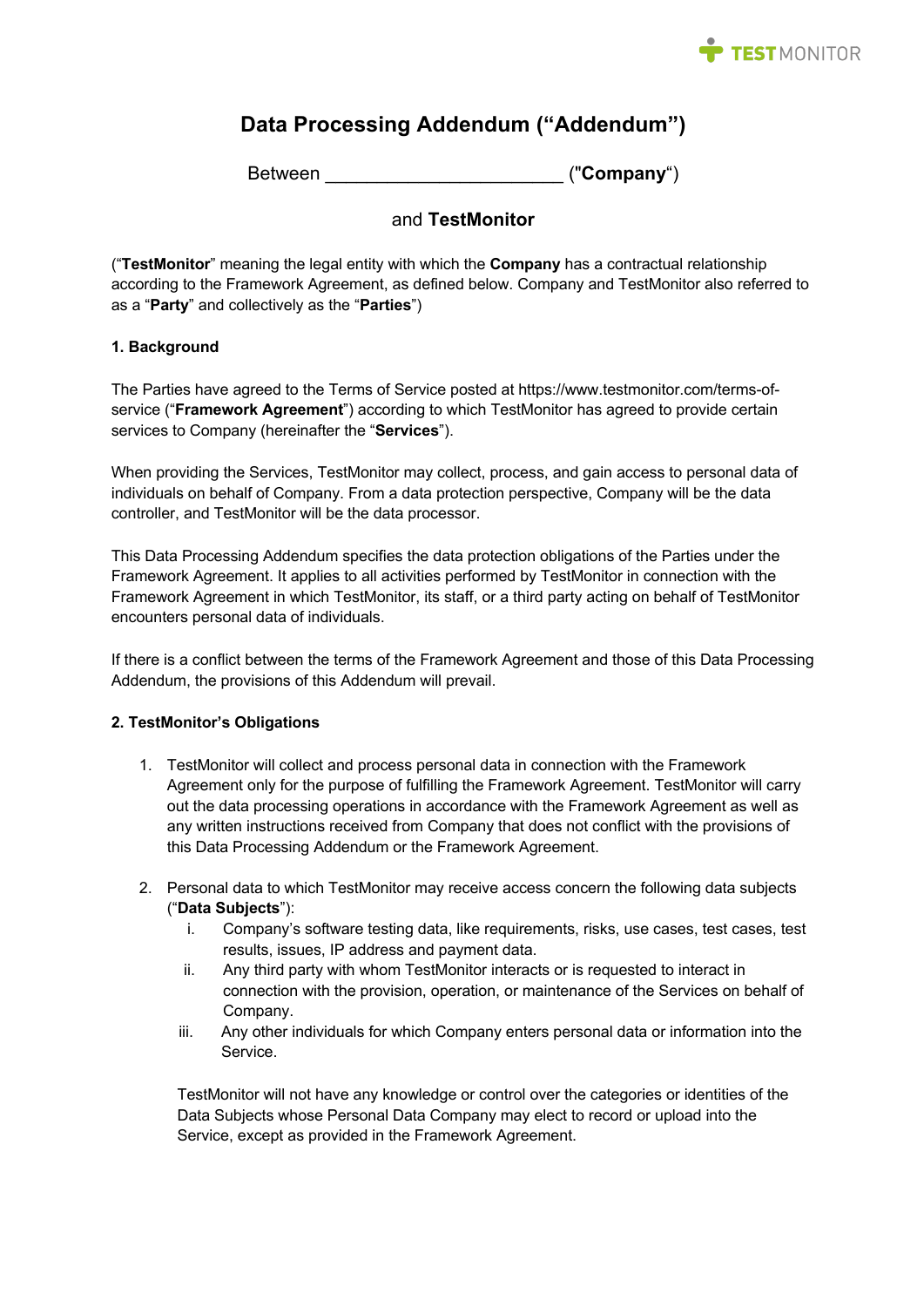

- 3. The data processing activities will generally include the following categories of personal data ("**Personal Data**"):
	- i. Name, street address, email address, phone number, other contact information, company name, title;
	- ii. Customer history;
	- iii. Contract billing and bank data;
	- iv. IP Addresses;

TestMonitor will not have any knowledge or control over the categories or nature of the Personal Data that Company may elect to record or upload into the Service, except as provided in the Framework Agreement.

- 4. TestMonitor will not collect, process, or use any Personal Data made available to it for any purposes other than for the performance of the Services and anonymously for academic research. Copies or duplicates of any Personal Data made available hereunder may only be compiled with the approval of Company or as permitted under the Framework Agreement.
- 5. TestMonitor will grant to Company and its designees during the term of the Data Processing Addendum all requested information and access rights strictly in accordance with TestMonitor's security policy to verify TestMonitor's compliance with the Framework Agreement, this Data Processing Addendum and with applicable data protection law. Company may determine TestMonitor's compliance with the agreed technical and organizational measures (see **Exhibit 1** of this Data Processing Addendum) at TestMonitor's facilities. If and to the extent Company engages third parties to conduct the audit, such third parties have to be bound to confidentiality obligations similar to those agreed for TestMonitor under this Data Processing Addendum.
- 6. TestMonitor will notify Company without undue delay if TestMonitor is of the opinion that a written instruction received from Company is in violation of applicable data protection law and/or in violation of contractual duties under the Framework Agreement.
- 7. TestMonitor will notify Company without undue delay (within 24 hours) if TestMonitor becomes aware that TestMonitor's employees have violated any data protection law, or the provisions of the Framework Agreement if the violation occurs in the course of the processing of the data by TestMonitor. Furthermore, if TestMonitor is of the opinion that Personal Data has been or might have been illegally transferred or otherwise illegally disclosed to or accessed by a third party, TestMonitor will notify Company thereof without undue delay in accordance with applicable data protection laws, including Regulation (EU) 2016/679. In case of any loss of, or unauthorized access to Personal Data stored on the Service, TestMonitor will inform Company without undue delay, and assist Company in fulfilling its statutory obligations under applicable data protection laws, including Regulation (EU) 2016/679.
- 8. Company grants TestMonitor a general authorization in line with Article 28 (2) of Regulation (EU) 2016/679 to engage processors for the purposes of providing the TestMonitor Services. TestMonitor will inform Company of changes in such processors in the Framework Agreement in accordance with the procedure of modifying the Framework Agreement.
- 9. TestMonitor may only engage Subcontractors for providing the Services under the Framework Agreement if TestMonitor (i) communicates the name, address and contact details of the subcontractor and the tasks of the subcontractor prior to engaging the subcontractor, (ii) has in place or concludes prior to engaging the subcontractor a sub-processing agreement between TestMonitor and the subcontractor that is no less protective with respect to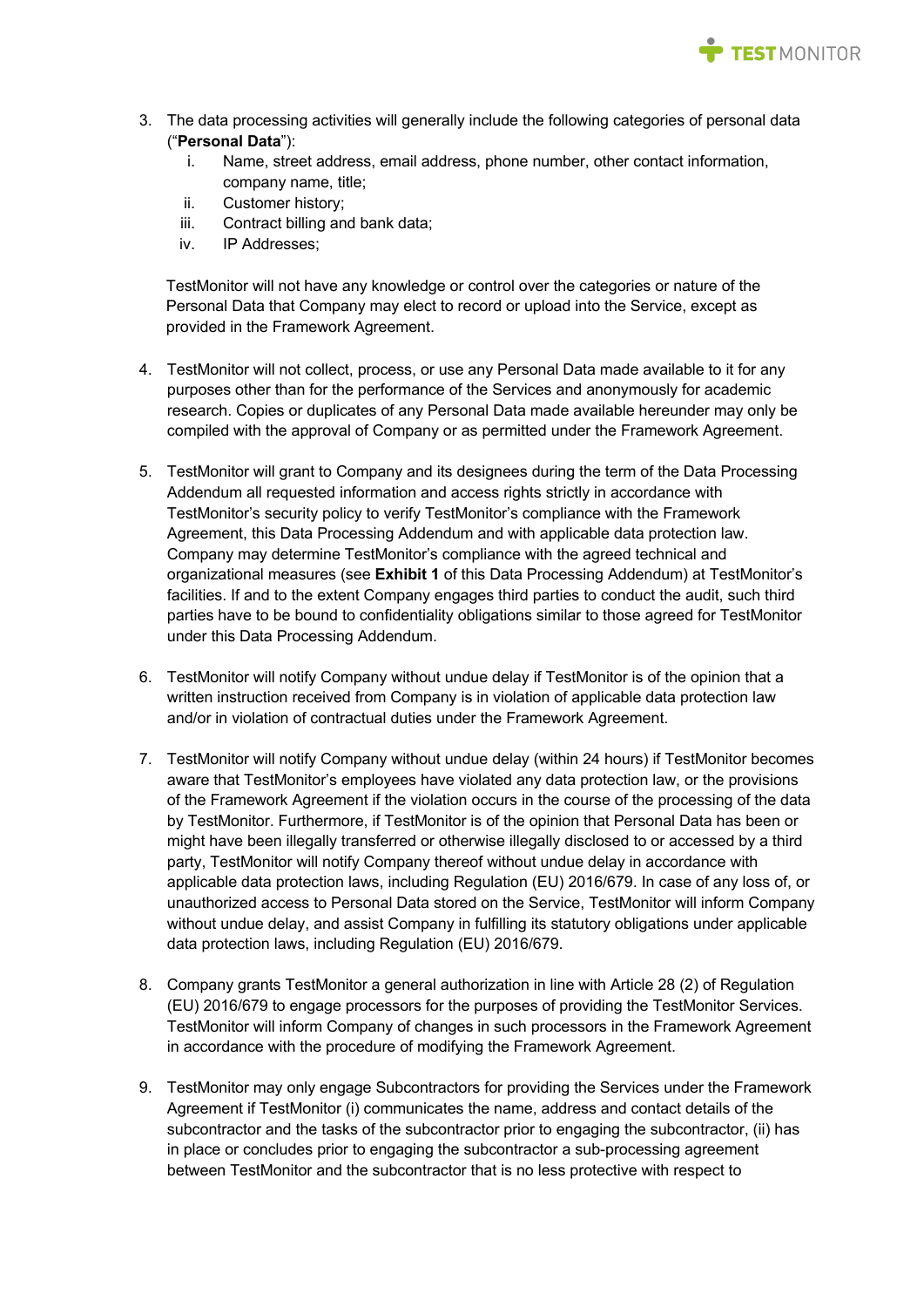

Company's interest and protection of Personal Data than this Data Processing Addendum, (iii) ensures that an adequate level of data protection for subcontractors that are located outside of the EU/EEA exists or is created (e.g., by concluding EU Standard Contractual Clauses) (iv) has sufficient rights against the subcontractor to enforce a claim or request of Company in the context of the Services provided by the subcontractor and (v) provides copies of documentation evidencing (ii) to (iv) above before engaging the subcontractor.

- 10. TestMonitor will keep confidential and will not make available any Personal Data received in connection with the Framework Agreement to any third party except as required by applicable law.
- 11. TestMonitor will support Company in fulfilling the rights of the Data Subject, regarding the correction, blocking, deletion, and provision of Personal Data. If so, instructed by Company, and if feasible, TestMonitor will correct, block, or delete Personal Data in accordance with Company's written instructions. If a Data Subject contacts TestMonitor directly to have his or her data corrected, deleted, or blocked, TestMonitor will forward such request to Company without undue delay after receipt of such request. TestMonitor will assist Company in ensuring compliance with the obligations pursuant to Articles 32-36 of Regulation (EU) 2016/679 considering the nature of processing and the information available to TestMonitor.
- 12. TestMonitor will adopt adequate technical and organizational measures to ensure the security of its network and data center operations for the purposes of providing the Services to Company in accordance with **Exhibit 1**.
- 13. TestMonitor will use reasonable efforts to fully cooperate and to comply with any instructions, guidelines, and orders received from the relevant supervisory authority when such instructions, guidelines, or orders pertain to the Personal Data.
- 14. Upon termination of the Framework Agreement or, if applicable, an agreed exit phase, upon written instruction from Company, TestMonitor will return all media provided by Company regarding the Framework Agreement containing Personal Data and will destroy any other Personal Data within six months of termination of the Framework Agreement.
- 15. TestMonitor will use qualified personnel with data protection training to provide the Services.
- 16. TestMonitor will oblige its employees to process and use the Personal Data only in accordance with the Framework Agreement, this Data Processing Agreement, including its exhibits, and any written instructions received from Company.

## **3. Obligation of confidentiality**

- 1. When processing data on behalf of the Controller, the Processor shall be obliged to maintain confidentiality of data which he receives or obtains in connection with the data processing order. The Processor shall undertake to comply with the same confidentiality regulations as those incumbents for the Controller. The Controller is obliged to inform the Processor of any specific confidentiality regulations.
- 2. The Processor warrants that applicable data protection regulations are known to him, and that the Processor is familiar with their application. The Processor also warrants that the employees working on the data have been made known to applicable regulations of data protection and that they are bound to maintain data confidentiality. Furthermore, the Processor warrants that he has undertaken to maintain confidentiality, in particular regarding the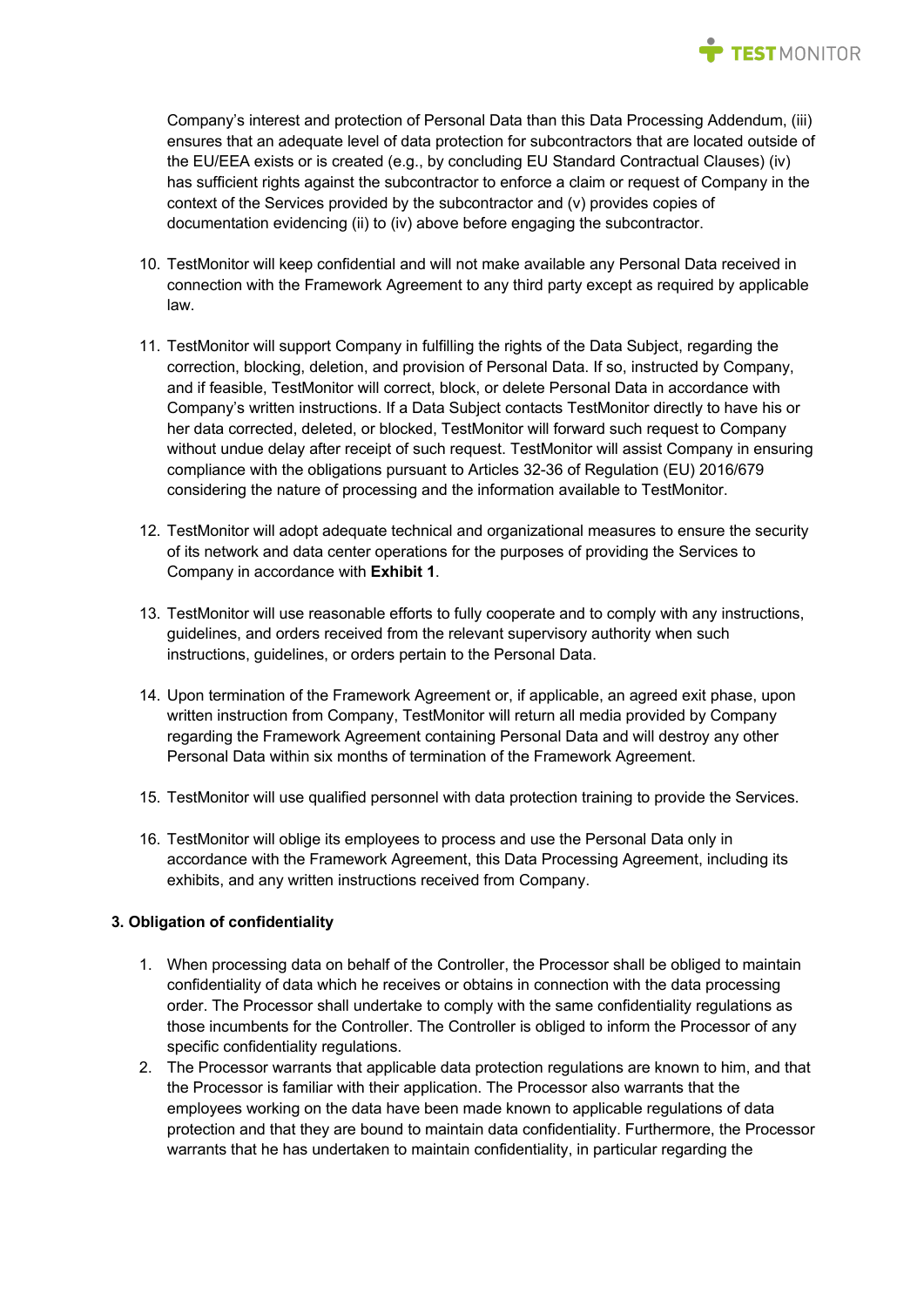

employees involved in carrying out the work and has informed them of the instructions of the Controller.

3. Proof for such an obligation for the employees pursuant to paragraph 2 must be presented to the Controller on request (not more than once a year).

## **4. Supervisory powers**

- 1. The Controller has the right to monitor compliance with statutory laws regarding data protection and/or compliance of the regulations agreed between the Parties and/or compliance with the instructions of the Controller by the Processor at any time to the extent necessary.
- 2. The Processor shall be obliged to provide the Controller with information to the extent necessary to carry out an inspection in the meaning of paragraph 1.
- 3. Pursuant to paragraph 1, the Controller shall be permitted to control the premises of the Processor, upon prior timely notification, during regular business hours. The Controller shall thereby ensure that the inspections are carried out only to the extent necessary in order to not interfere with the Processor's business operations.

#### **5. Obligations of Company**

- 1. Company will be responsible for the evaluation of the admissibility of the data processing and for ensuring the rights of the data subjects concerned.
- 2. Company will be entitled to issue written instructions regarding the scope and the procedure of the data processing.

#### **6. Technical and Organizational Measures**

TestMonitor will implement the technical and organizational security measures as set forth in **Exhibit 1**  to this Data Processing Addendum. The technical and organizational security measures will be aimed at protecting the Personal Data against accidental or unlawful destruction or accidental loss, alteration, unauthorized disclosure, or access, and against all other unlawful forms of processing. Every year TestMonitor will be audited ISO27001 by a third-party.

## **7. Term**

This Data Processing Addendum will become effective when signed by the Parties ("**Effective Date**") and will run for the same term as the Framework Agreement.

# **8. Choice of Law**

The Data Processing Addendum is governed by the law indicated as the governing law in the respective provisions of the Framework Agreement.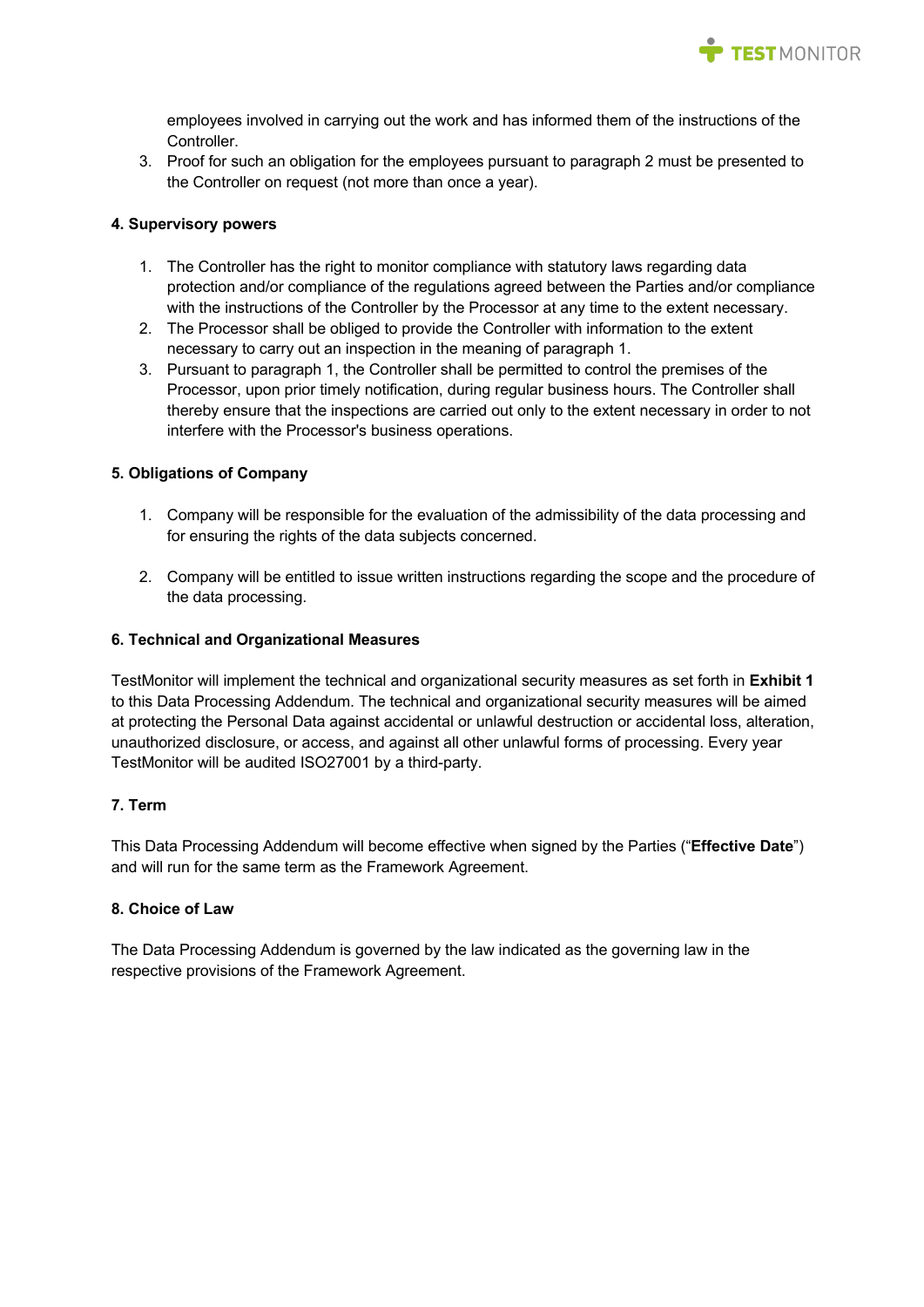

# **9. Liability**

For the purposes of this Addendum, the liability between controller and processor will be allocated pursuant to Article 82 of the GDPR.

Data Controller Data Processor

Name Name

**TestMonitor**

# **R. Ceelen**

**CEO**

Position **Position** Position

**2022-02-24**

Date **Date Date Date Date Date Date** 

Signature Signature Signature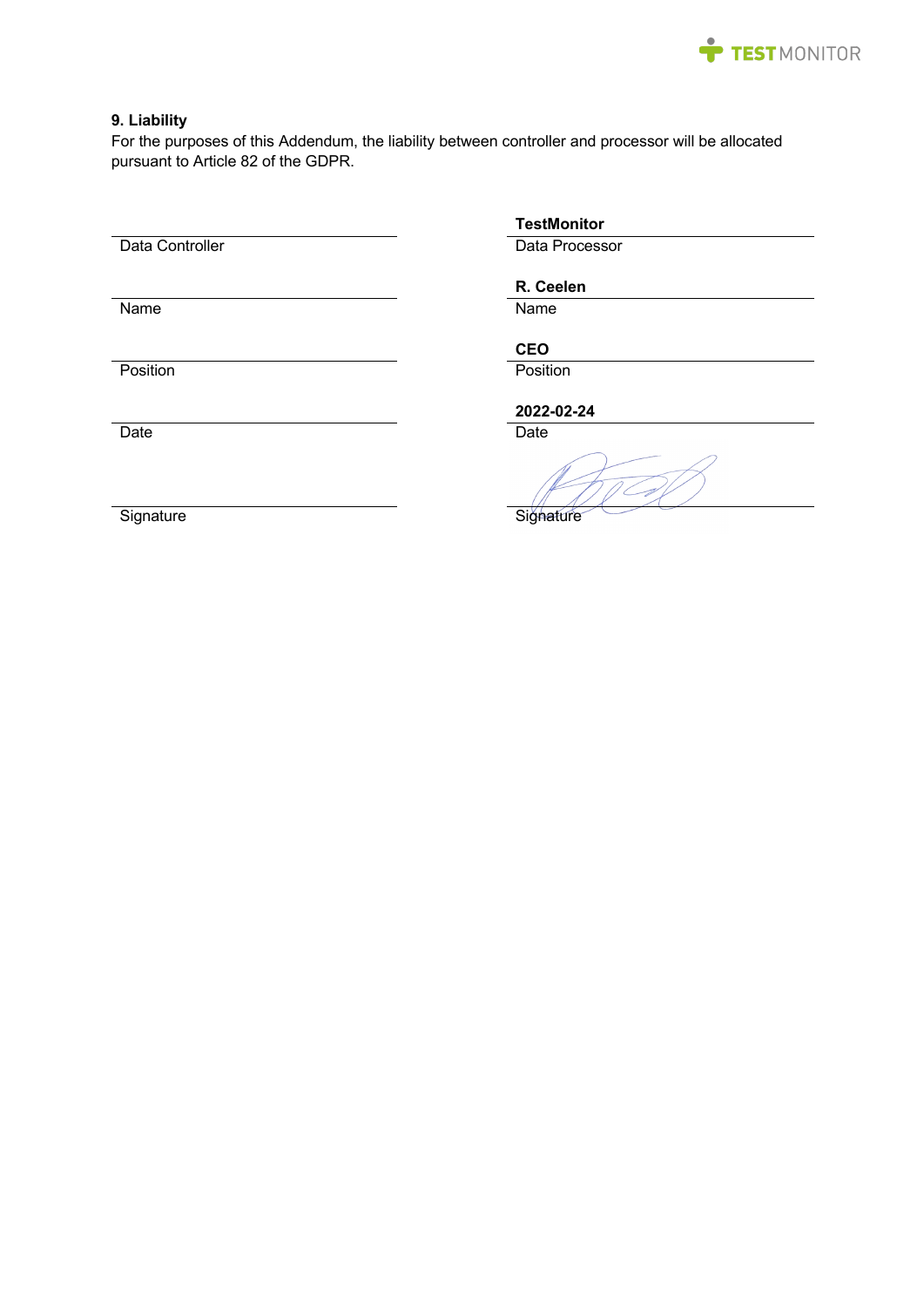

# **EXHIBIT 1 to Data Processing Addendum**

# **Technical and Organizational Measures**

# **Description of the technical and organizational security measures implemented by TestMonitor according to Sec. 4 of the Data Processing Addendum:**

# **1. Access Control of Processing Areas**

TestMonitor will implement suitable measures in order to prevent unauthorized persons from gaining access to the data processing equipment (namely telephones, database and application servers, and related hardware) where the Personal Data are processed or used. This will be accomplished by:

- establishing security areas;
- protection and restriction of access paths;
- securing the data processing equipment, and personal computers;
- establishing access authorizations for employees and third parties, including the respective documentation;
- regulations on passwords;
- all access to the data center where personal data are hosted is logged, monitored, and tracked;
- the data center where personal data are hosted is secured by a security alarm system and other appropriate security measures.

# **2. Access Control to Data Processing Systems**

TestMonitor will implement suitable measures to prevent its data processing systems from being used by unauthorized persons. This will be accomplished by:

- identification and password required; SSO; 2FA
- identification of the terminal user to the data importers systems.
- automatic time-out user ID when several erroneous passwords are entered.

## **3. Access Control to Use Specific Areas of Data Processing Systems**

TestMonitor will ensure that the persons entitled to use the TestMonitor data processing systems are only able to access the data within the scope and to the extent covered by their respective access permission (authorization). TestMonitor will ensure that Personal Data cannot be read, copied or modified, or removed without authorization. This will be accomplished by:

- ISO27001 certification and training
- employee policies and training in respect of each employee's access rights to the personal data.
- effective and measured disciplinary action against individuals who access personal data without authorization.
- release of data to only authorized persons.
- control of files, controlled and documented destruction of data; and
- policies controlling the retention of back-up copies.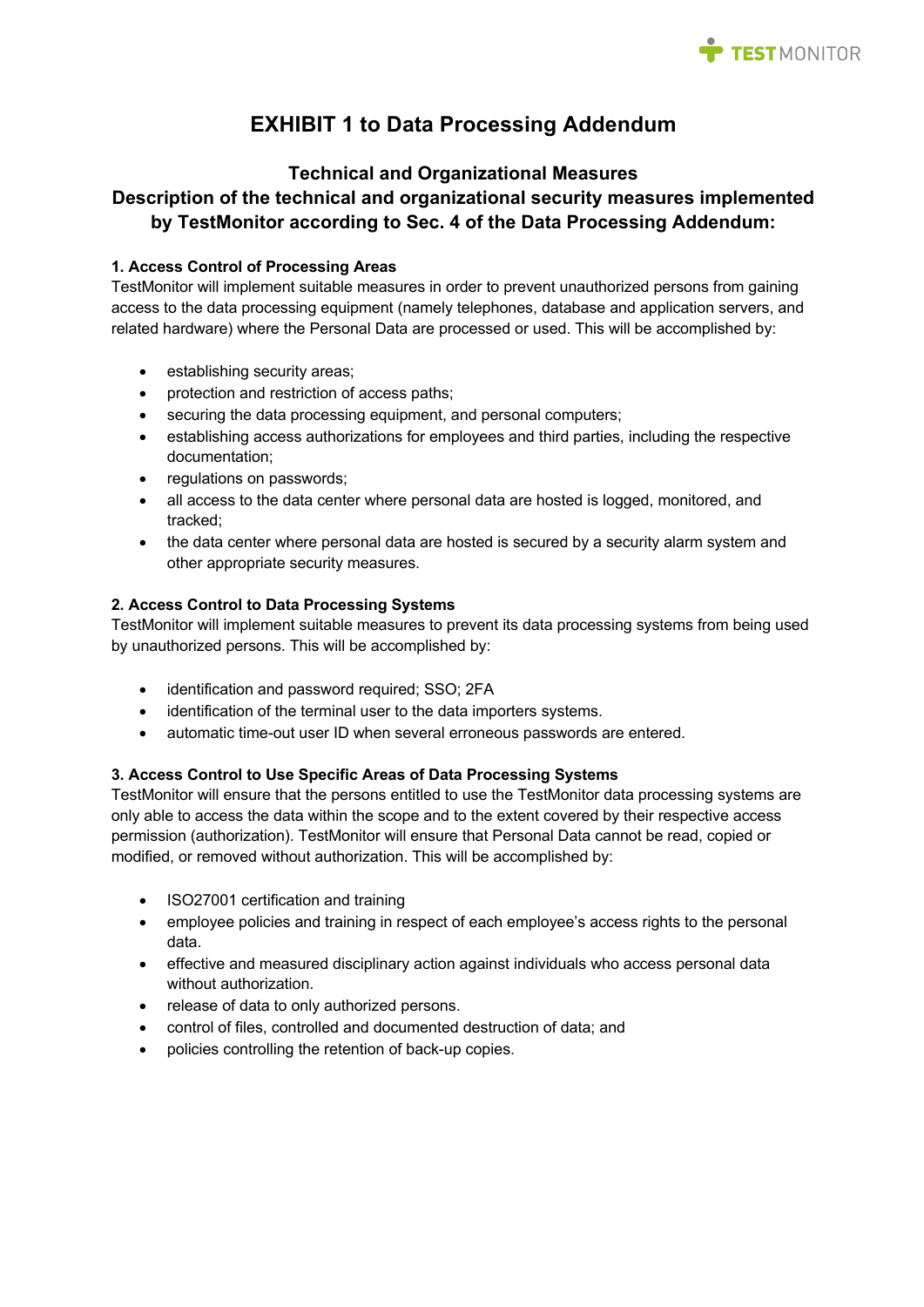

# **4. Transmission Control**

TestMonitor will implement suitable measures to prevent the Personal Data from being read, copied, altered, or deleted by unauthorized parties during the transmission thereof or during the transport of the data media. This will be accomplished by:

- use of state-of-the-art firewall and encryption technologies to protect the gateways and pipelines through which the data travels.
- monitoring of the completeness and correctness of the transfer of data (end-to-end check).

## **5. Input Control**

TestMonitor will implement suitable measures to ensure that it is possible to check and establish whether and by whom personal data have been input into data processing systems or removed. This will be accomplished by:

- an authorization policy for the reading, alteration, and deletion of stored data.
- authentication of the authorized personnel.
- protective measures for the reading, alteration, and deletion of stored data.
- utilization of user codes (passwords); and
- providing that entries to data processing facilities (the rooms housing the computer hardware and related equipment) are capable of being locked.

## **6. Job Control**

TestMonitor will implement suitable measures to ensure that the Personal Data is processed strictly in accordance with the instructions of Company. This will be accomplished by:

- ensuring clear instructions to TestMonitor regarding the scope of any processing of Personal Data. This will be limited to specific system development and database management requirements of Company (for example, the creation of new reporting templates, where the processing of data is necessary in order to test those reporting templates); and
- granting regular access and control rights to Company, on appropriate notice and in accordance with Company's security policies and accompanied by TestMonitor.

## **7. Availability Control**

TestMonitor will implement suitable measures to ensure that Personal Data is protected from accidental destruction or loss. This will be accomplished by:

- infrastructure mirroring: clustered database servers will be used for storing the data;
- extra backup is stored off-site and available for restore in case of failure of the database server.

## **8. Separation of Processing for different Purposes**

TestMonitor will implement suitable measures to ensure that data collected for different purposes can be processed separately. This will be accomplished by:

- access to data will be separated through application security for the appropriate users.
- modules within TestMonitor's database will separate which data is used for which purpose, i.e., by functionality and function.
- at the database level, data will be stored in different normalized tables, separated per module or function they support; and
- interfaces, batch processes, and reports will be designed for only specific purposes and functions, so data collected for specific purposes is processed separately.